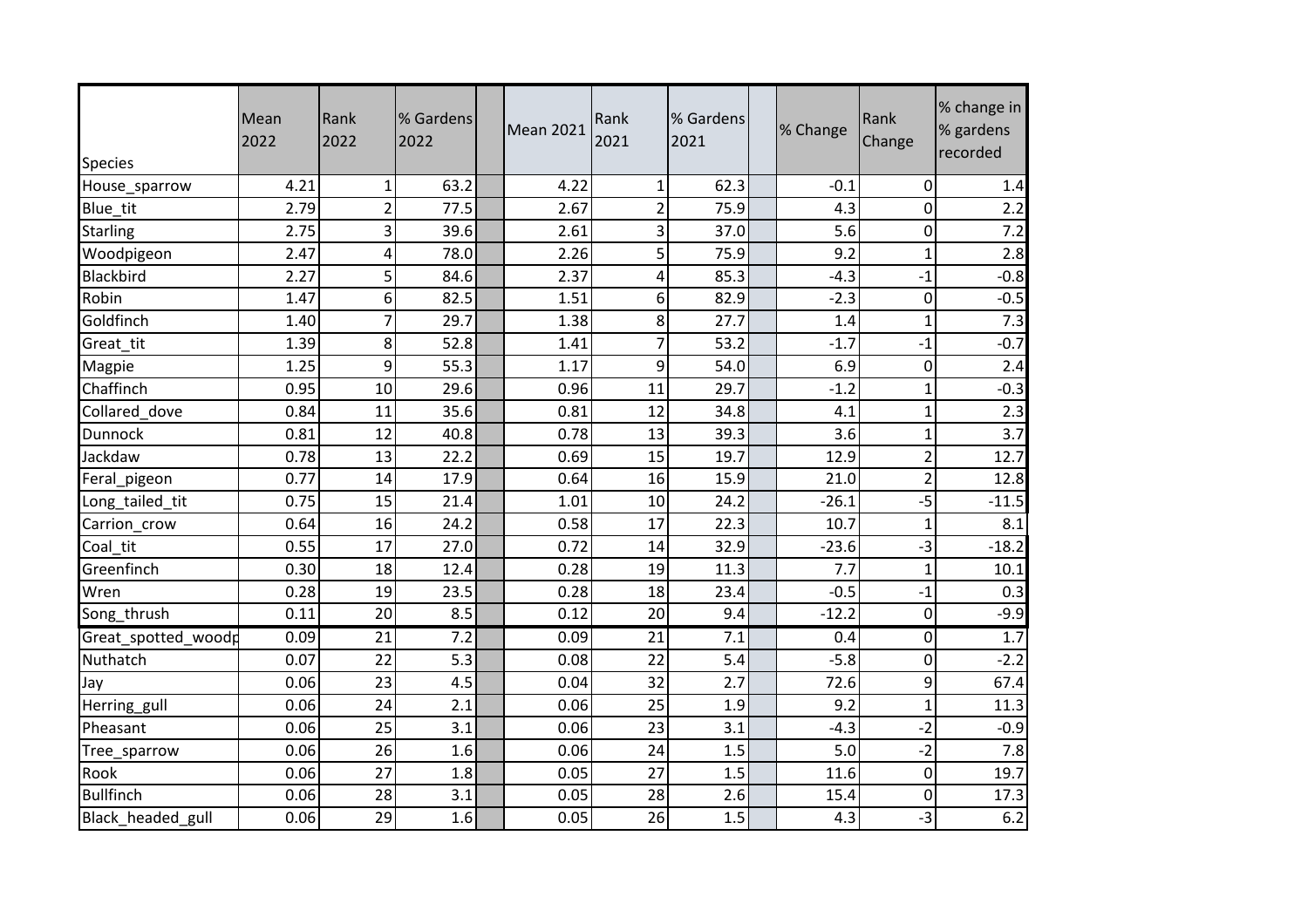| Common_gull          | 0.06 | 30 | 1.8 | 0.05 | 29 | 1.4 | 22.3    | $-1$           | 27.0    |
|----------------------|------|----|-----|------|----|-----|---------|----------------|---------|
| Ring_necked_parakee  | 0.04 | 31 | 1.5 | 0.04 | 31 | 1.4 | 1.4     | $\pmb{0}$      | 0.8     |
| Blackcap             | 0.04 | 32 | 3.4 | 0.04 | 30 | 3.5 | $-4.3$  | $-2$           | $-3.0$  |
| Pied_wagtail         | 0.04 | 33 | 2.5 | 0.03 | 34 | 2.2 | 10.7    | $\mathbf{1}$   | 12.9    |
| Siskin               | 0.03 | 34 | 1.4 | 0.04 | 33 | 1.4 | $-8.4$  | $-1$           | $-0.1$  |
| Red_kite             | 0.03 | 35 | 1.8 | 0.02 | 36 | 1.4 | 29.5    | $\mathbf{1}$   | 26.4    |
| <b>Buzzard</b>       | 0.02 | 36 | 1.8 | 0.02 | 37 | 1.5 | 19.4    | 1              | 20.9    |
| Mallard              | 0.02 | 37 | 0.5 | 0.01 | 41 | 0.4 | 75.7    | 4              | 43.6    |
| Sparrowhawk          | 0.02 | 38 | 1.7 | 0.02 | 38 | 1.7 | $-3.4$  | 0              | $-3.4$  |
| Hooded crow          | 0.01 | 39 | 0.4 | 0.02 | 40 | 0.4 | $-6.4$  | $\mathbf{1}$   | $-1.9$  |
| Redwing              | 0.01 | 40 | 0.5 | 0.03 | 35 | 1.0 | $-56.4$ | $-4$           | $-51.0$ |
| Moorhen              | 0.01 | 41 | 0.6 | 0.01 | 44 | 0.5 | 42.9    | 4              | 30.4    |
| Stock dove           | 0.01 | 42 | 0.6 | 0.01 | 45 | 0.4 | 38.4    | 4              | 41.4    |
| Goldcrest            | 0.01 | 43 | 0.7 | 0.01 | 42 | 0.9 | $-19.8$ | 0              | $-21.9$ |
| Green_woodpecker     | 0.01 | 44 | 0.9 | 0.01 | 43 | 0.9 | 0.7     | 0              | 0.7     |
| Fieldfare            | 0.01 | 45 | 0.4 | 0.02 | 39 | 0.6 | $-48.8$ | $-5$           | $-44.7$ |
| Grey_wagtail         | 0.01 | 46 | 0.7 | 0.01 | 46 | 0.7 | 9.8     | 1              | 11.7    |
| Grey_heron           | 0.01 | 47 | 0.6 | 0.01 | 50 | 0.6 | 6.8     | 4              | 6.8     |
| Kestrel              | 0.01 | 48 | 0.5 | 0.00 | 51 | 0.5 | 7.9     | 4              | 7.9     |
| Marsh tit            | 0.01 | 49 | 0.4 | 0.01 | 49 | 0.4 | $-9.1$  | $\mathbf{1}$   | $-5.3$  |
| Treecreeper          | 0.01 | 50 | 0.5 | 0.01 | 47 | 0.7 | $-20.3$ | $-2$           | $-20.3$ |
| Mistle thrush        | 0.01 | 51 | 0.4 | 0.01 | 48 | 0.5 | $-17.1$ | $-2$           | $-16.9$ |
| <b>Brambling</b>     | 0.00 | 52 | 0.4 | 0.00 | 60 | 0.1 | 263.8   | 9              | 183.0   |
| Raven                | 0.00 | 53 | 0.3 | 0.00 | 54 | 0.2 | 26.6    | $\overline{2}$ | 35.6    |
| Lesser_spotted_wood  | 0.00 | 54 | 0.4 | 0.00 | 52 | 0.4 | 16.8    | $-1$           | 16.8    |
| Yellowhammer         | 0.00 | 55 | 0.2 | 0.00 | 53 | 0.2 | $-2.0$  | $-1$           | $-0.2$  |
| Redpoll              | 0.00 | 56 | 0.2 | 0.00 | 56 | 0.2 | 10.3    | $\mathbf 1$    | 11.3    |
| Reed bunting         | 0.00 | 57 | 0.2 | 0.00 | 57 | 0.2 | $-4.6$  | 0              | 1.3     |
| Mute_swan            | 0.00 | 58 | 0.1 | 0.00 | 59 | 0.1 | 12.9    | 1              | 24.3    |
| Barn owl             | 0.00 | 59 | 0.2 | 0.00 | 58 | 0.2 | $-14.9$ | $-1$           | $-14.9$ |
| Red_legged_partridge | 0.00 | 60 | 0.1 | 0.00 | 61 | 0.1 | 25.9    | 1              | 33.9    |
| Willow tit           | 0.00 | 61 | 0.2 | 0.00 | 55 | 0.2 | $-48.3$ | $-6$           | $-27.8$ |
| Chiffchaff           | 0.00 | 62 | 0.1 | 0.00 | 62 | 0.1 | 30.5    | 0              | 30.5    |